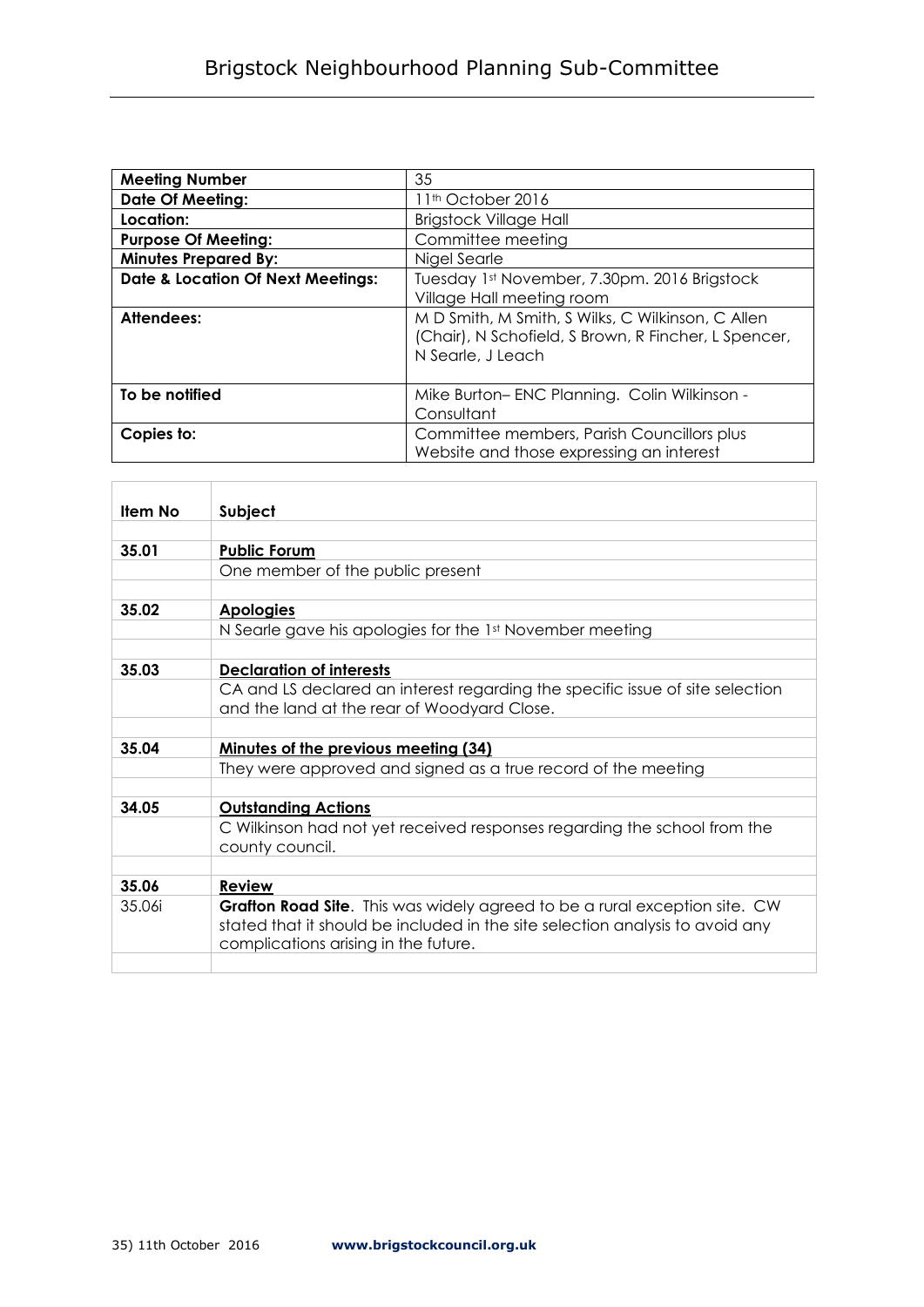## Brigstock Neighbourhood Planning Sub-Committee

| 35.06ii   | Pocket park There has been no indication from the authorities as to whether<br>the pocket park will be considered for development it as a school site. The<br>parish council currently hold the lease on this site until October 2033. There<br>was some support for the school to move there in the village questionnaire,<br>but currently the site should be classified as un-deliverable and therefore<br>should not be included in the plan. This could be reconsidered at a later<br>date when the plan is reviewed if circumstances change. |
|-----------|----------------------------------------------------------------------------------------------------------------------------------------------------------------------------------------------------------------------------------------------------------------------------------------------------------------------------------------------------------------------------------------------------------------------------------------------------------------------------------------------------------------------------------------------------|
| 35.06iii  | Housing provision The plan is to allocate locations for 35 future dwellings. It is<br>recognised that over the life of the plan there will be some windfall sites (infill)<br>which there is no current knowledge of.                                                                                                                                                                                                                                                                                                                              |
| 35.06iiii | A6116 Buffer zone There was discussion as to whether the plan should define<br>what is required for a buffer zone to the A6116                                                                                                                                                                                                                                                                                                                                                                                                                     |
| 35.06v    | <b>Consultation</b> It is the intention to consult residents on site allocations prior to<br>plan submission.                                                                                                                                                                                                                                                                                                                                                                                                                                      |
| 35.06vi   | <b>Open Spaces</b> Scoring of open space on Stanion Road next to A Bird site still<br>outstanding. ACTION                                                                                                                                                                                                                                                                                                                                                                                                                                          |
| 35.07     | <b>Set New Priorties</b>                                                                                                                                                                                                                                                                                                                                                                                                                                                                                                                           |
| 35.07i    | Sites for consideration and scoring                                                                                                                                                                                                                                                                                                                                                                                                                                                                                                                |
|           | Stanion Road Up to 50 dwellings with initial development of 35<br>North of Woodyard Close Currently 25 dwellings possible addition of<br>adjacent woodland. (Should also consider adjacent land which<br>formed part of the Gladmans site.)<br><b>Grafton Road Possible exception site</b><br>Kennels Not available at present<br>North of Lyveden Road Potential for up to 70 dwellings<br>٠                                                                                                                                                      |
|           |                                                                                                                                                                                                                                                                                                                                                                                                                                                                                                                                                    |
| 35.07ii   | Site allocation assessment The majority of the meeting was to go through the<br>assessment criteria process and undertake a group assessment of the Lyvden<br>Road site so that there would be consistency of approach. NS to produce a<br>scoring site template with the Lyveden Road site assessment included, this will<br>be circulated to members to score the remaining sites. The completed<br>template to be forwarded to N Schofield who will consolidate. ACTION                                                                         |
| 35.07iii  | All deliverable sites must be objectively reviewed to a standard that can<br>stand examination                                                                                                                                                                                                                                                                                                                                                                                                                                                     |
|           |                                                                                                                                                                                                                                                                                                                                                                                                                                                                                                                                                    |
| 35.07iiii | CW to write to the land owner of the land West of the Woodyard Close site<br>and to the Lyveden Rd site re limiting numbers to 35. LS to provide contact<br>details for Spencers <b>ACTION</b>                                                                                                                                                                                                                                                                                                                                                     |